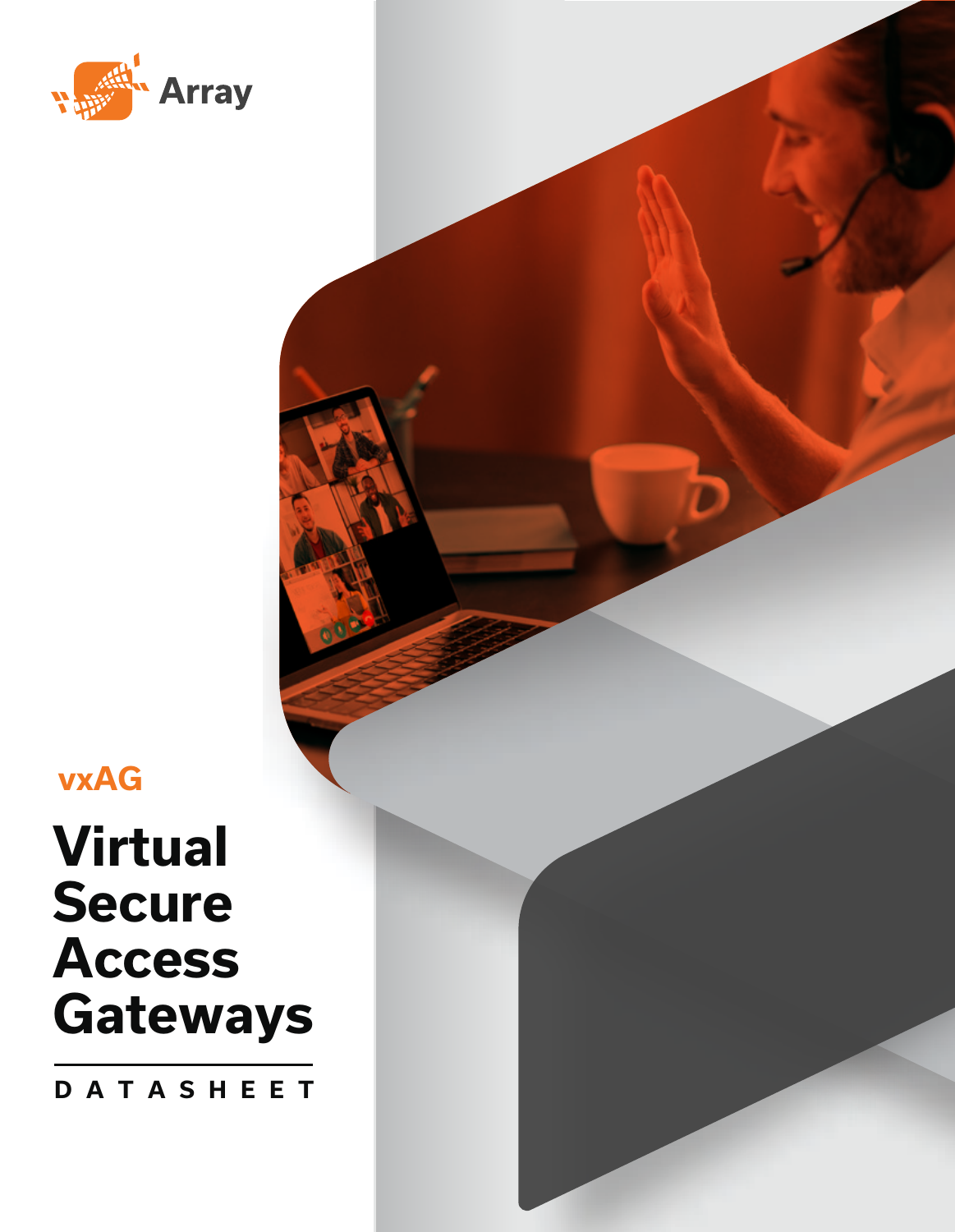

vxAG virtual secure access gateways enable secure access to business applications for remote and mobile workers and dynamic, flexible and elastic provisioning of secure access services.

Powered by Array's 64-bit SpeedCore® platform, vxAG virtual secure access gateways extend Array's proven remote and mobile access capabilities to virtualized data centers and public/private clouds. Combining the secure access features common to all AG Series products with the flexibility afforded by virtualized infrastructure, vxAG virtual secure access gateways enable dynamic pay-as-you-grow scalability and new elastic business models for both development and production environments. Able to support granular and differentiated secure access for diverse communities of interest and provide a premium user experience without compromising security.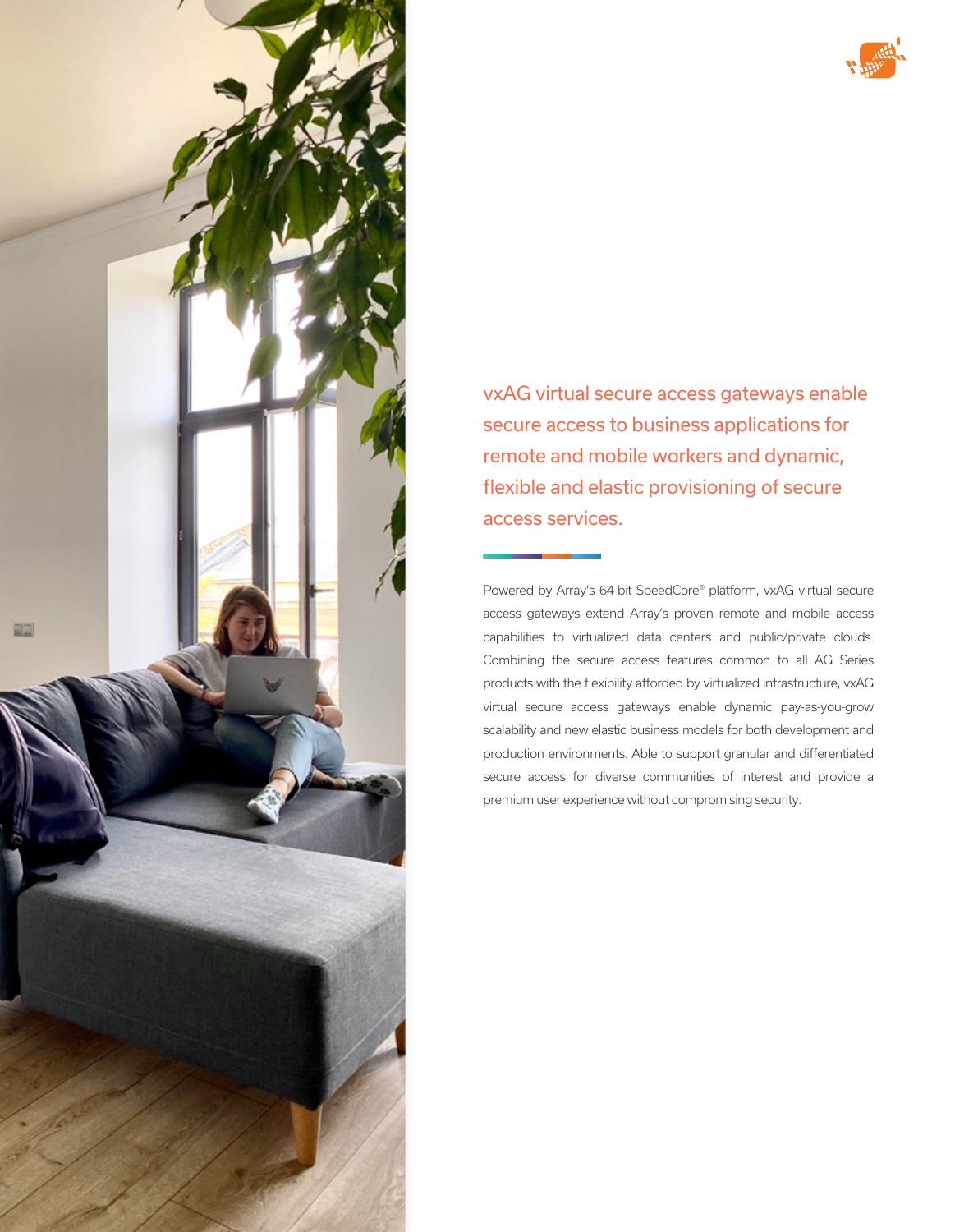

## Highlights And Benefits

- $\bigcirc$  Anytime, anywhere secure access via Web, standalone or mobile clients for increasing employee, partner, customer and guest productivity
- Supports industry-leading virtual environments, and available on popular public cloud marketplaces such as AWS
- Simple, scalable and secure remote desktop module (add-on) that enables use of PCs and virtual desktops from any device in any location
- $-\bigcirc$  Secure mobile access for individual native and Web applications for supporting Bring Your Own Device (BYOD) or secure access from managed smart phones and tablets
- $\bigcirc$  Controlled access for managed and un-managed devices and a range of operating systems and browsers
- $-\bigcirc$  Virtual appliances running on Array's AVX Series Network Functions Platform support up to 10,000 concurrent users and up to 3,200 Mbps throughput
- $\bigcirc$  Virtual appliances running on general-purpose servers support from 300 to 10,000 concurrent users and from 100 to 500 Mbps throughput
- $\bigcirc$  Up to 256 cross-platform, HTML5 secure access portals, customizable to the security and usability preferences of multiple tenants and communities of interest
- Range of access methods including Web, Layer-3, thin-client and client-server connectivity
- $\bigcirc$  SSL encryption for data in transit
- Endpoint security including device-based identification, host-checking and adaptive policies
- Per-user policy engine and a range of OAuth, SAML, AAA, one-time password and multi-factor authentication schemes for identity-based access to URLs, files, networks and application
- $\bigcirc$  Can serve as a SAML IdP for other security and networking devices
- $\bigcirc$  Cross-platform support for a range of operating systems and browsers
- Array Business Continuity (ABC) contingency licenses for affordably supporting surges in remote and mobile access requirements
- $\bigcirc$  Familiar CLI, intuitive WebUI and centralized management for ease of use and configuration
- $\bigcirc$  Low-cost developer's license to tap into Array APIs to create the next generation of fully secure and containerized mobile applications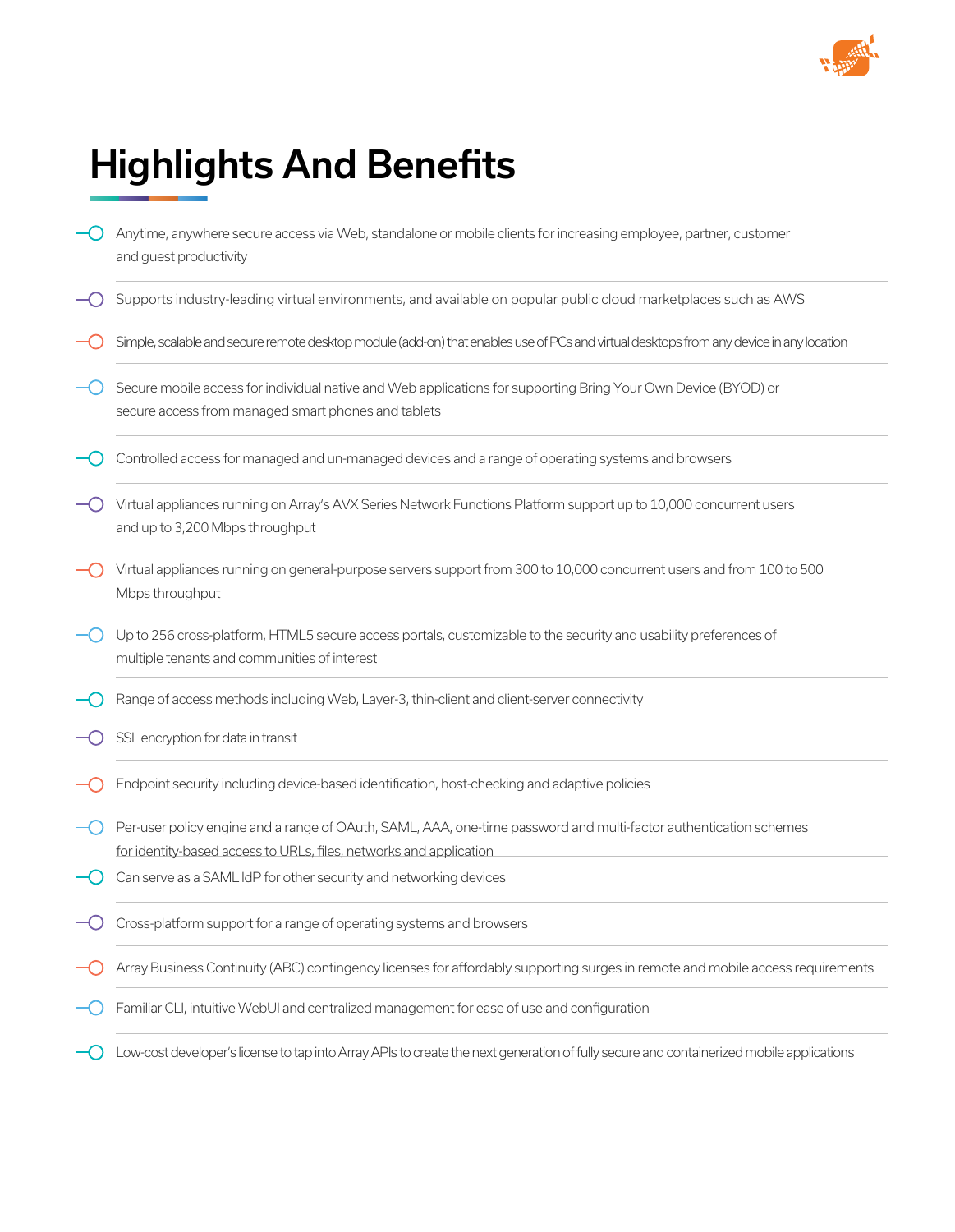

### Features

vxAG virtual secure access gateways are the ideal choice for enterprises and service providers seeking scalable and flexible secure access with the ability to support next-generation mobile and cloud applications and environments. vxAG virtual secure access gateways include all Array AccessDirect SSL VPN secure remote access features. Additional included capabilities include MotionPro™ for secure access to native and HTML5 apps, DesktopDirect™ for remote desktop access and support for ABC business continuity 'surge' licenses.

#### Integrated Secure Access

Array vxAG virtual secure access gateways integrate SSL VPN, remote desktop access and secure mobile access to deliver scalable and flexible secure access for both remote and mobile users.

From a single platform, secure access can be enabled for multiple communities of interest including employees, partners, guests and customers.

In addition, vxAG virtual appliances support next-generation "any-to-any" secure access via robust feature sets for bring-your-own-device (BYOD) and controlled access to cloud services.

#### SSL VPN Remote Access

SSL VPN secure remote access enables anytime, anywhere access to business applications – increasing productivity while maintaining security and compliance. Users need only a common Web browser to quickly and securely access resources and applications for which they are authorized.

Using SSL, the security protocol present in all Web browsers, vxAG virtual appliances can enable a range of remote access methods across a broad spectrum of managed and unmanaged devices.

Web applications can be made available within a secure Web portal, while network-level connectivity and connectivity for specific client-server applications over SSL can be enabled via a universally-compatible client.

#### Remote Desktop Access

Remote desktop access allows employees to access their work PCs and laptops from any location as if they were in the office. Using remote desktop, workers can control their physical and virtual office desktops from any remote location – whether they are at their home office, a customer or partner site or on a tablet or smart phone.

Remote desktop access is different from traditional VPN access. Because sensitive files and data never leave the corporate network and never reside on remote and mobile devices, security is assured.

Leveraging existing office PCs and unique Array remote desktop technologies such as user self-registration and wake-on-LAN, remote access and BYOD can be extended enterprise-wide in a manner that is both secure and cost-effective.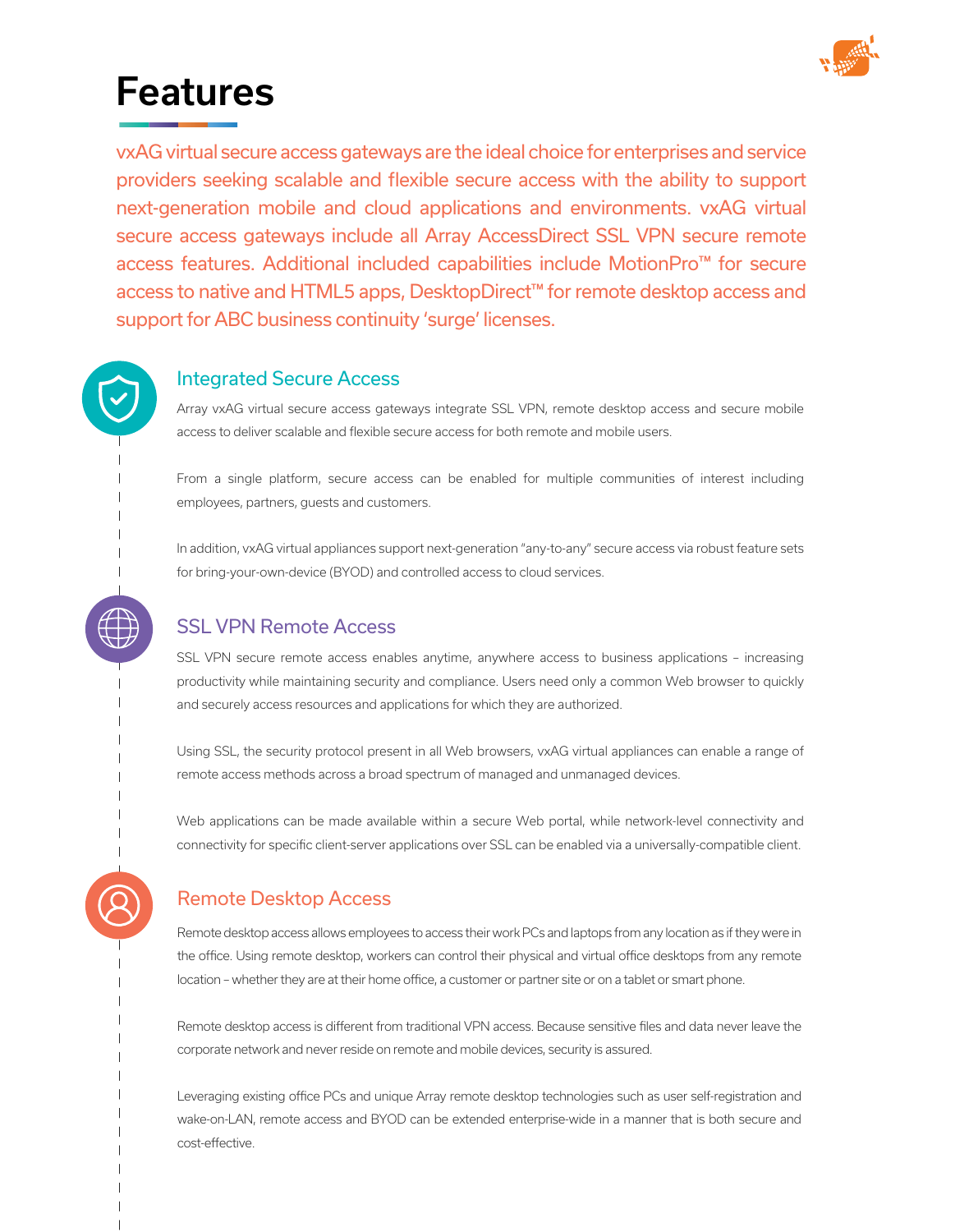

#### Secure Mobile Access

In addition to supporting remote desktop for iPhone, iPad and Android devices, vxAG virtual appliances also support secure access for native business apps and HTML5 apps developed for mobile environments.

After installing Array's mobile client on tablets and smart phones, native business apps can be authorized for specific users. HTML5 apps can be provisioned on a per-user basis and are accessible from a secure browser within the mobile client.

Mobile VPN connections may be enabled per application, and applications may be authorized per user at the administrator's discretion; moreover, all data associated with enterprise apps are stored in a secure container to prevent data leakage.

In the event that devices become lost or stolen, contents of the secure container may be remotely wiped; in addition, device-based identification may be used to prevent future connectivity to the Array appliance from lost or stolen devices.

#### Virtual Portals

Built on Array virtualization technology, vxAG virtual appliances can support up to 256 secure access HTML5 virtual portals to meet the unique needs of multiple user groups and tenants. Each HTML5 virtual portal is fully independent, with separate management, access policies, access methods and resources.

HTML5 portals do not depend on ActiveX or Java applets, and are compatible with all platforms, thus providing a unified experience for end users regardless of the platforms or browsers.

Built-in templates make creating virtual portals easy, and provide a starting point for further customization. In addition, features and functions can be seamlessly integrated into existing Web pages and custom layouts with minimal effort using Array portal theme technology.

#### Per-User Policy Engine

vxAG virtual appliances enable access policies on a per-user basis. In addition to validating hardware IDs, vxAG appliances check remote devices for required OS version, service packs and anti-virus/anti-spam/ anti-spyware/firewall software before granting access to protected networks and resources.

Roles may be assigned based on username, group name, source IP, login time and authentication method and can specify which resources are available to which access methods. Each role may be assigned different resources and QoS policies.

With capacity for up to 200,000 users in its local database, access policies can be stored on the Array appliance or can be provided via integration with external OAuth or AAA servers. In addition, Single Sign-On (SSO) settings can be customized to store multiple usernames and passwords for different back-end application servers.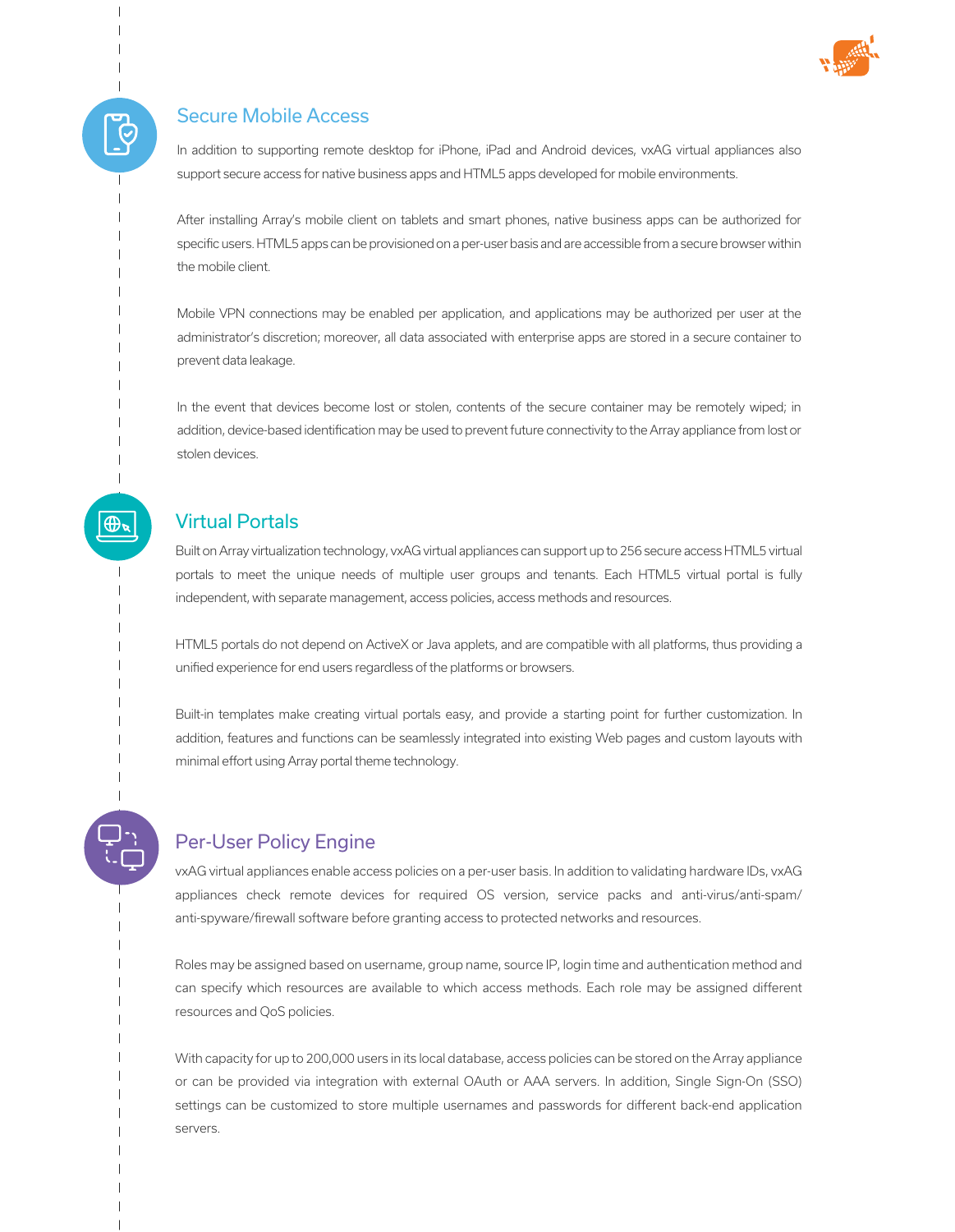

Moreover, authentication may be set such that users must authenticate to multiple AAA servers for added security, in a manner similar to multi-factor authentication.

The vxAG also supports single sign-on (SSO). Working as a Security Assertion Markup Language (SAML) service provider (SP), the vxAG confirms users' identities and authorizations with an identity provider (IdP) to allow seamless access to multiple resources with a single login. SAML SSO streamlines the user experience while maintaining strong security. In addition, the vxAG can serve as a SAML identity provider (IdP) for other security and networking devices.

#### End-to-End Security

A dissolvable client-side security agent mitigates network or resource exposure by enforcing pre- and post-admission policies and adapting access rights to suit changes in the client environment. Host-checking verifies device and user identity, and ensures clients meet predefined security parameters (anti-virus, anti-spyware, personal firewalls, patches, service packs) and determines adaptive policies. For additional control, cache cleaning can be enabled to wipe cached information from devices when sessions end.

The vxAG supports multiple authentication methods to provide an additional layer of defense against unauthorized access and misuse of data and applications. The built-in one-time password (OTP) capability uses SMS to verify identities via users' mobile phones. Multiple 3rd party two-factor and multi-factor authentication products are also supported.

All traffic between clients and the Array virtual appliance is secured via SSL encryption, and a security-hardened OS ensures that Array appliances are as secure as the networks and resources they protect. Layer 2-7 authorization provides granular access control based on user identity and role within the organization and auditing tracks all activity on a per-user, per-event and per-resource level. URL blacklisting is also available to restrict access to undesirable Web sites.

For organizations with remote offices, branches or other operations, the AG Series supports Site2Site, a hub-and-spoke SSL VPN tunneling solution

#### Acceleration & Availability

Security often comes at the expense of performance and ease-of-use; in other words, secure access won't enhance productivity unless users find it fast and friendly. To ensure both performance and security, vxAG appliances support integrated application acceleration features including connection multiplexing, SSL acceleration and compression.In the event of a failure, Array N+1 clustering technology ensures a transparent and unaffected end-user experience.

#### Management & Reporting

vxAG appliances offer both a familiar CLI and an intuitive Web user interface that can easily be customized to create streamlined, integrated management systems. Monitoring is made simple with SNMP-based monitoring tools, and with support for XML-RPC, a range of third-party applications can be used to automate management tasks.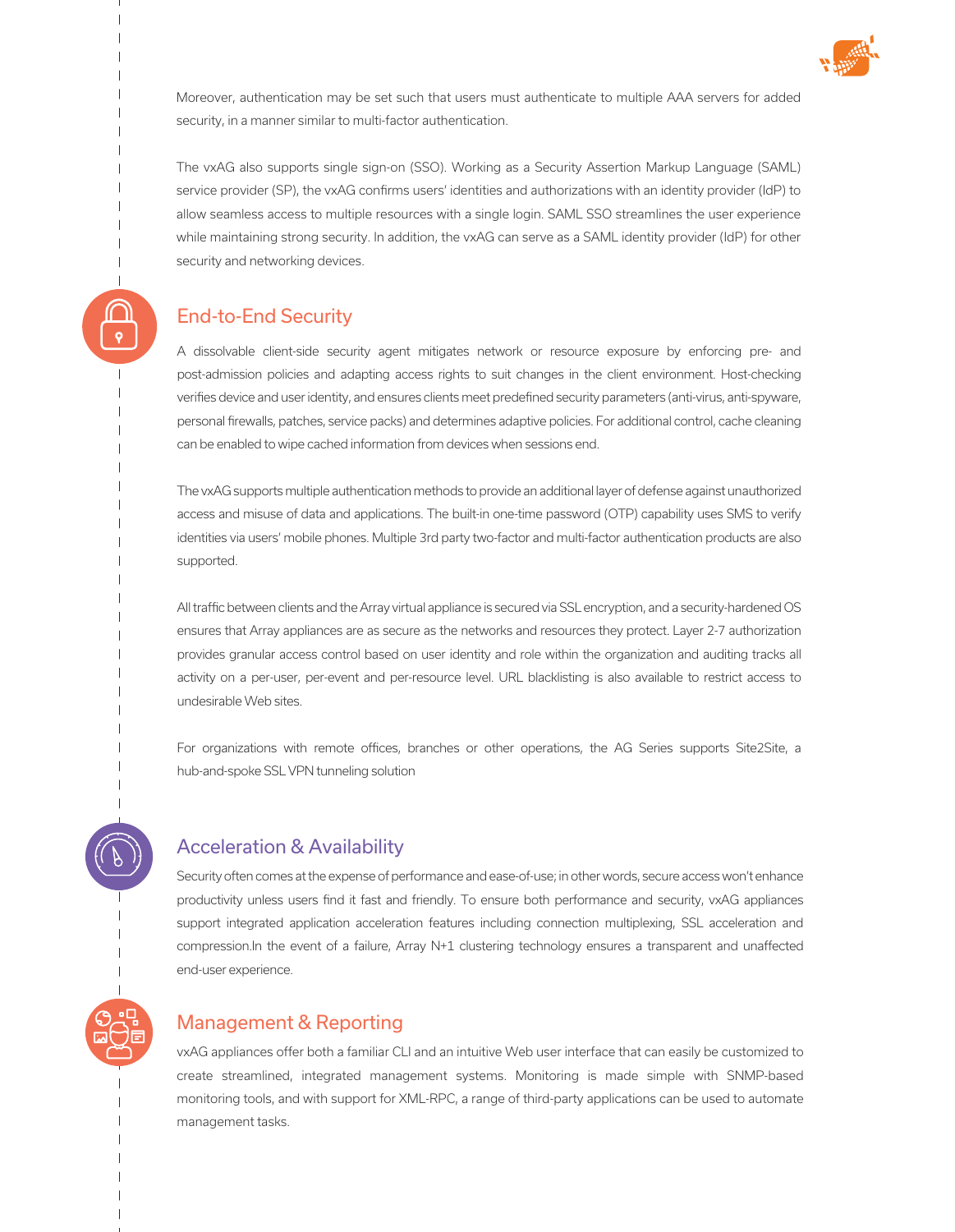



#### Integration & Extensibility

Taking advantage of extensible APIs, IT can marry secure access intelligence with threat and risk management platforms, virtual management platforms, and custom solutions for reporting, billing, SLAs and vertical-specific requirements. Developers can also create custom native apps with built-in security for mobile environments. From providing real-time usage intelligence to seamlessly interacting with 3rd party secure access and application delivery technologies to integrating with cloud management systems, the power of vxAG APIs is unprecedented.

#### Array Business Continuity (ABC)

Secure access is a compelling technology for business continuity planning; however, many vendors require businesses to buy contingency licenses outright and most competing products are designed with only enough capacity to support the limited needs of day-to-day remote access.

Only Array has the scalability to support an entire workforce on a single system while maintaining a premium experience for each user. And because helpdesk calls are the last thing you need in an emergency, Array offers the unique ability for first time users to log into a company URL and immediately see their familiar work desktop.

Ten-day contingency licenses are available in increments from 25 to 10,000 concurrent users and are activated by exceeding a base concurrent user license.

#### Product Editions

vxAG virtual appliances support multiple options: AccessDirect™ enables SSL VPN remote access, and the DesktopDirect™ add-on enables remote desktop access. In addition, all product options support ABC business continuity contingency licenses.

#### Virtual & Physical Appliances

Whether running on Array's AVX Series Network Functions Platform, on common hypervisors, or in popular public cloud platforms, vxAG virtual appliances are ideal for organizations seeking to benefit from the flexibility of virtual environments, offer infrastructure services and new elastic business models or evaluate Array secure access with minimal risk and up-front cost.

AG Series physical appliances leverage a multi-core architecture, SSL acceleration and compression, energy-efficient components and 10 GigE connectivity to create solutions purpose-built for scalable secure access. The AG1500FIPS model offers FIPS 140-2 Level 2 compliance for organizations that require a higher level of security.

For multi-tenant environments, the AVX Series network functions platforms support up to 32 separate vxAG, vAPV virtual application delivery controllers, vAWF Web application firewall or 3rd party instances – each with its own CPU, SSL, memory and I/O resources – with mix-and-match licensing and pay-as-you-grow pricing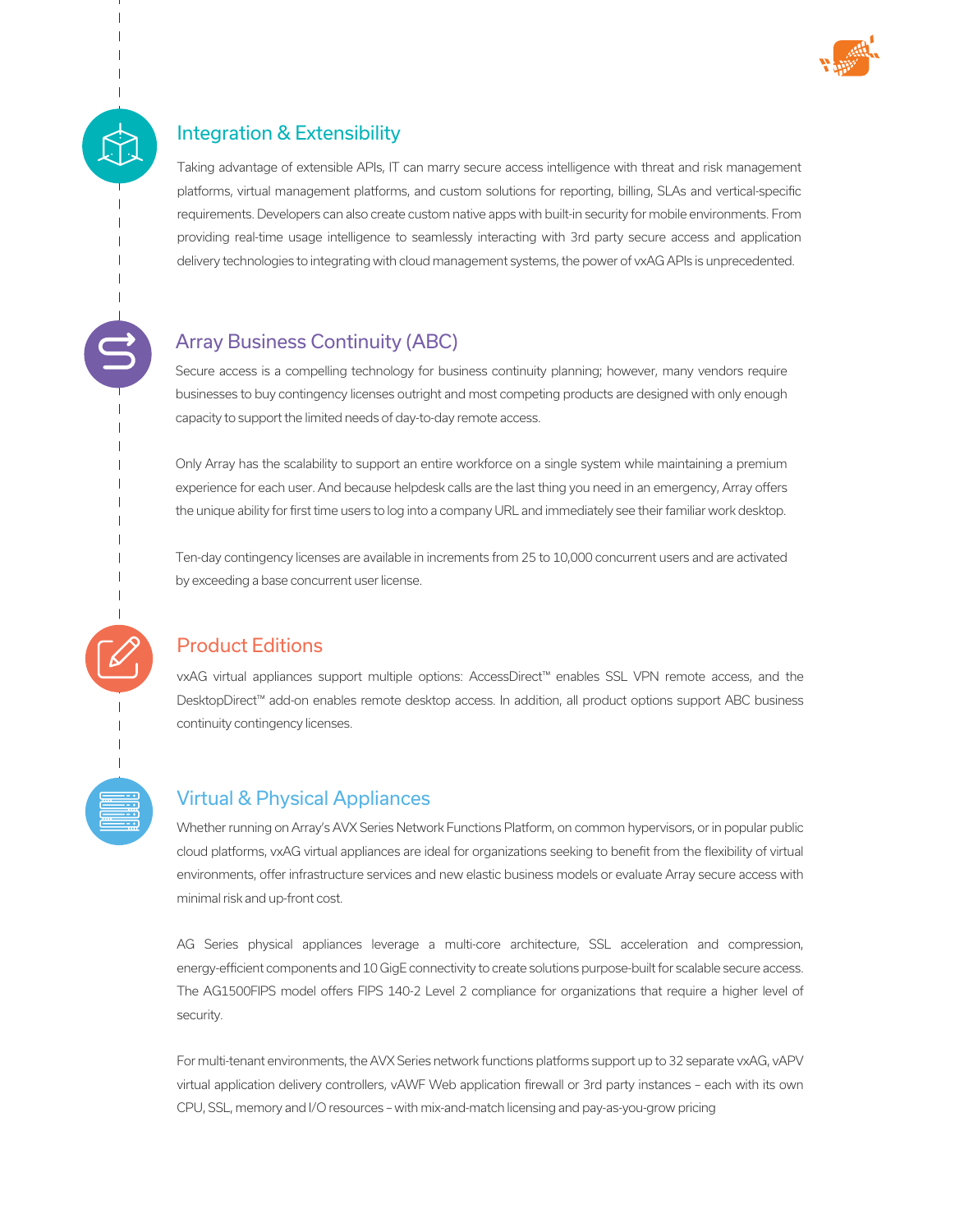

## vxAG **Specifications**

#### Access Methods

| <b>Clientless:</b><br><b>Web Access</b>                             | 100% clientless - Supports HTML, JavaScript and plug-in parameters - Ensures proper function of<br>applications beyond the corporate network - Masks internal DNS and IP addressing - Supports<br>browser-based access from any device - Supports URL filtering - Web file sharing                                                                                                                                                                                                                                                                                                                                                                                                                                                                                                                                                          |
|---------------------------------------------------------------------|---------------------------------------------------------------------------------------------------------------------------------------------------------------------------------------------------------------------------------------------------------------------------------------------------------------------------------------------------------------------------------------------------------------------------------------------------------------------------------------------------------------------------------------------------------------------------------------------------------------------------------------------------------------------------------------------------------------------------------------------------------------------------------------------------------------------------------------------|
| <b>On-Demand Client:</b><br><b>Network &amp; Application Access</b> | Pre-installed or Web-delivered client, - L3, L4 or auto-select tunneling - Auto-launch upon login,<br>transparent to users - L3 & L4 for Windows 8 (64 bit), windows 10 (32/64 bit), Windows 11 (64 bit),<br>Linux, MacOS - Split tunneling and full tunneling control, create tunnel through HTTP forward proxy<br>- Supports any IP application including TCP, UDP, NetBIOS, Outlook, Terminal Devices, FTP, CRM<br>and all CS and BS applications - Internal static and dynamic IP address assignment and external<br>DHCP server IP address assignment - Network drive mapping - Auto-launch of network scripts and<br>commands - Differentiated configurations per user or group roles - Stand-alone, command line and<br>SDK for Array VPN client - MotionPro Windows/MacOS Client -Multi-language support - Detailed<br>traffic logs |
| <b>Thin Client:</b><br><b>Remote Desktop Access</b>                 | Utilizes local RDP client (RDP 5.0 or higher) - RDP auto-update/deployment - User parameters<br>including screen size, color depth, sound and redirection (if permitted) - Multiple monitors -<br>Performance tuning - Redirection control for drives, printers, ports, smart cards and clipboards -<br>Supports VMView 6.x - manual registration or email-based Hardware ID self-registration                                                                                                                                                                                                                                                                                                                                                                                                                                              |
| <b>Mobile Client:</b><br><b>Secure Mobile Access</b>                | MotionPro native app for secure mobile access for iPad, iPhone and Android devices - Downloadable<br>from Apple AppStore and Google Play marketplace - Automated app installation - SSL mobile VPN -<br>SDK for native 3rd party apps with integrated application level VPN - Secure browser for Web &<br>HTML5 applications - Allows enabling/disabling access by device type (smartphone, tablet, etc.)                                                                                                                                                                                                                                                                                                                                                                                                                                   |
| <b>Remote Office Support:</b><br><b>SSL VPN Tunneling</b>           | Site2Site secure SSL VPN tunneling for remote offices, branches or other operations                                                                                                                                                                                                                                                                                                                                                                                                                                                                                                                                                                                                                                                                                                                                                         |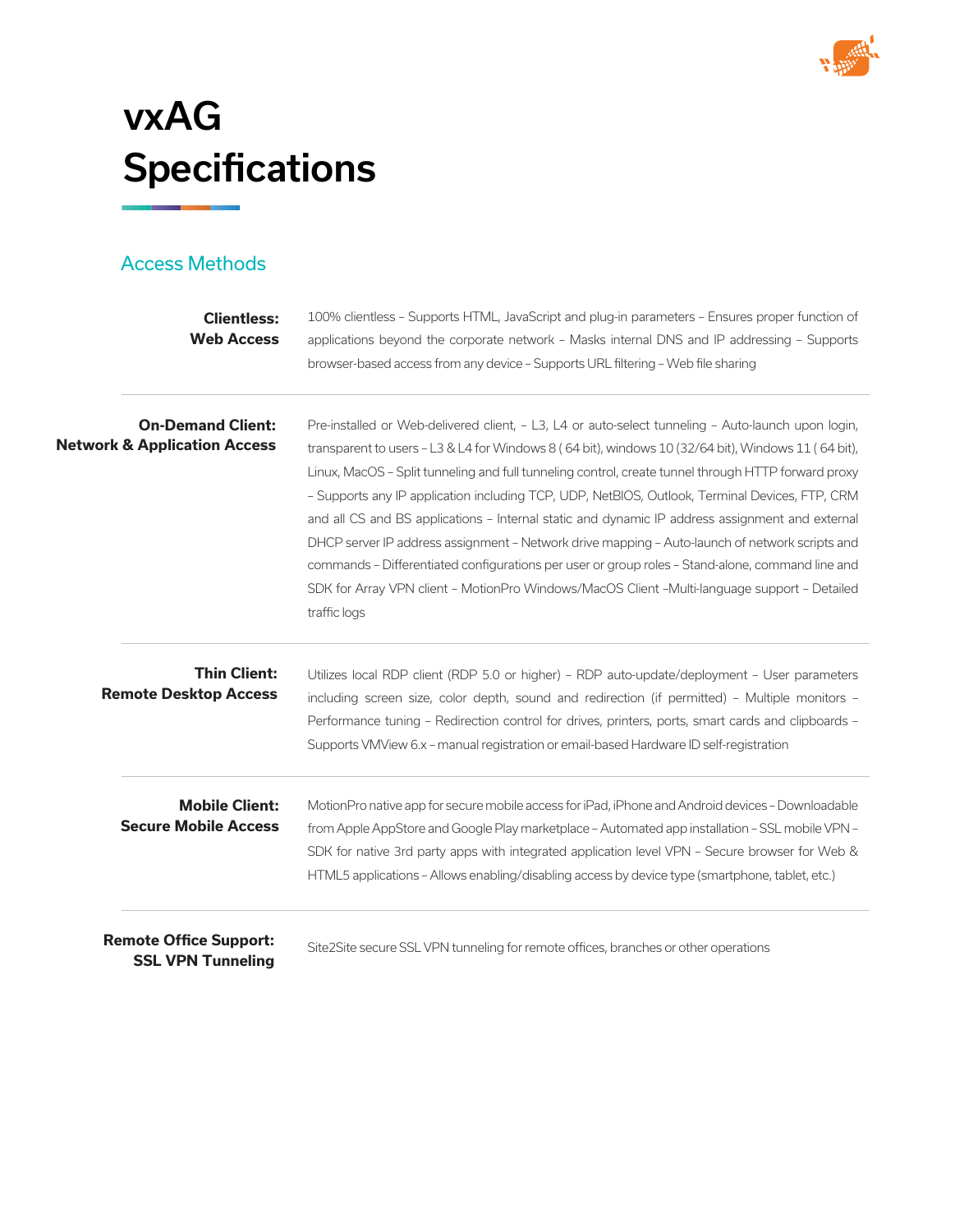

#### Client-Side Security

| <b>Host Checking</b>      | Verifies device state prior to granting access - Scans for personal firewalls, anti-virus, anti-spam,<br>anti-spyware, software version and service packs – Custom rules for a range of apps, registry checks<br>and patches – MAC address or hardware ID validation |
|---------------------------|----------------------------------------------------------------------------------------------------------------------------------------------------------------------------------------------------------------------------------------------------------------------|
| <b>Adaptive Policies</b>  | Access level conditional on end-point status – Integrated policy management                                                                                                                                                                                          |
| <b>Cache Cleaning</b>     | Wipes all stored browser information upon session termination - Per-session with idle timeout and<br>browser closure                                                                                                                                                 |
| <b>End-Point Security</b> | Device-based identification, remote wipe for mobile devices through MDM Integration.                                                                                                                                                                                 |

#### Server-Side Security

| Gateway           | Security-hardened OS - Passive and active Layer-7 content filtering - Permit or deny policies - DDoS<br>prevention - Reverse-proxy network separation |
|-------------------|-------------------------------------------------------------------------------------------------------------------------------------------------------|
| <b>Encryption</b> | TLS 1.0/SSL 3.0, TLS 1.2 - RC4-MD5, RC4-SHA, EXP-RC4-MD5, DES-CBC3-SHA, AES128-SHA,                                                                   |
|                   | AES256-SHA, AES128-SHA256, AES256-SHA256, ECDHE-RSA-AES128-SHA,                                                                                       |
|                   | ECDHE-RSA-AES256-SHA, ECDHE-RSA-AES128-SHA256, ECDHE-RSA-AES256-SHA384,                                                                               |
|                   | ECDHE-RSA-AES128-GCM-SHA256, ECDHE-RSA-AES256-GCM-SHA384,                                                                                             |
|                   | ECDHE-ECDSA-AES128-SHA, ECDHE-ECDSA-AES256-SHA, ECDHE-ECDSA-AES128-SHA256,                                                                            |
|                   | ECDHE-ECDSA-AES256-SHA384, ECDHE-ECDSA-AES128-GCM-SHA256,                                                                                             |
|                   | ECDHE-ECDSA-AES256-GCM-SHA384, ECC-SM4-SM3 and ECDHE-SM4-SM3-1024 - 1024, 2048 and                                                                    |
|                   | 4096-bit keys - SSL session reuse - Certificate field passing to backend - Online/offline CRL - OCSP                                                  |

#### Authentication, Authorization & Auditing (AAA)

**Authentication** LDAP, RADIUS, AD, LocalDB, RSA SecurID, Swivel, Vasco, SMX, custom, multi-step HTTP – up to 200,000 users in LocalDB – Enable/disable LocalDB user – LocalDB password policy control – Backup/restore LocalDB – Export LocalDB in CSV format (Excel) – Up to 1500 logins per second – Certificate-based authentication – Authentication server ranking (search user credential in multiple servers) – RADIUS challenge response mode – Restrict login based on date and time – Single sign-on, NTLM, HTTP basic authentication and HTTP POST – User lock-up by login failure, inactivity or manually by administrator – Automatic login failure lockout for AAA accounts – SAML single sign-on (SSO) SP or IdP – OAuth via Google or WeChat.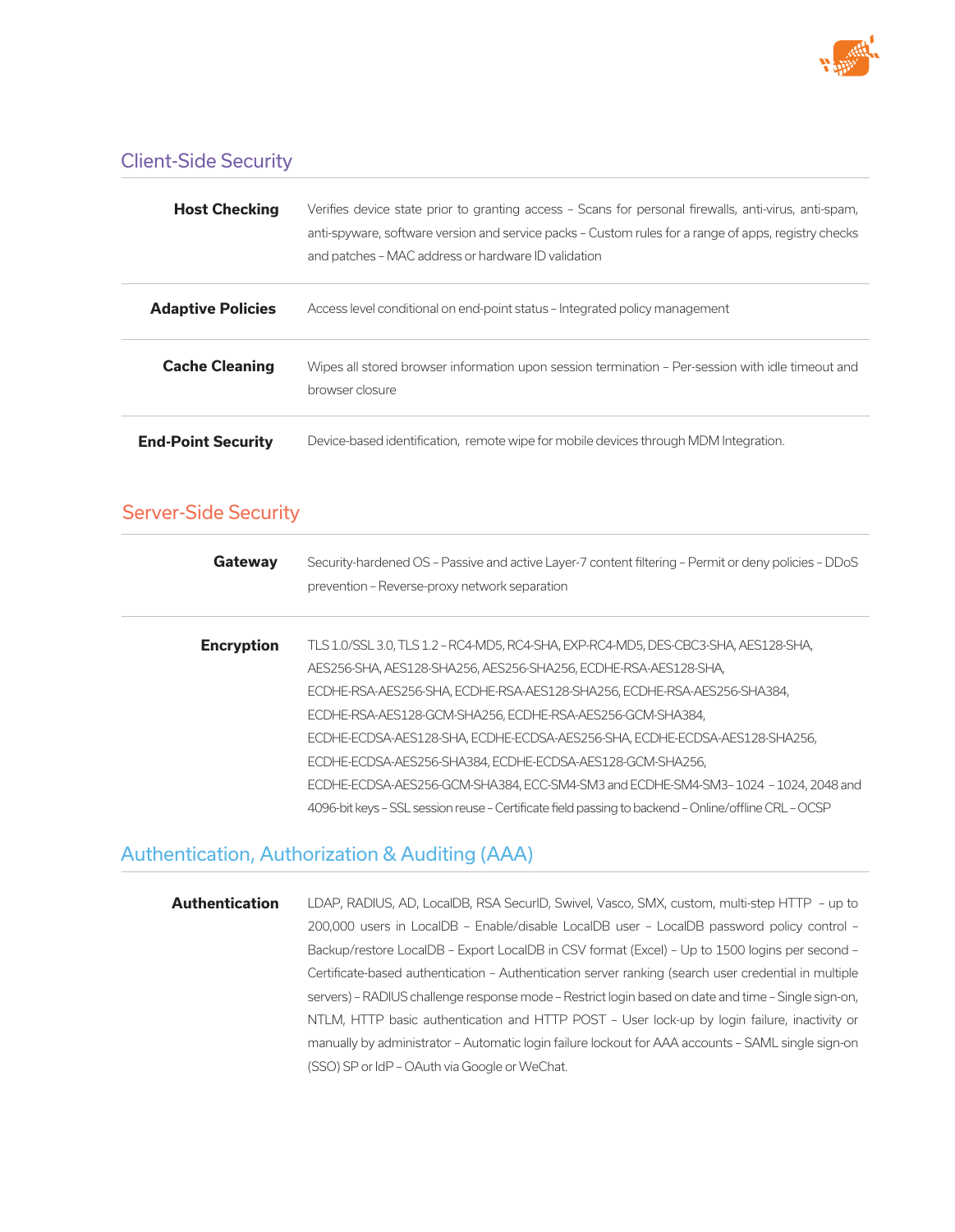

| <b>Authorization</b> | Granular access control - Role-based access control - Roles defined by username, group name, login<br>time, source IP and login method - Permit and deny policies - Authorize user based on MAC address<br>or hardware ID - Provides high flexibility in configuration and detailed logging - Available desktops<br>and redirection conditional upon end-points |
|----------------------|-----------------------------------------------------------------------------------------------------------------------------------------------------------------------------------------------------------------------------------------------------------------------------------------------------------------------------------------------------------------|
| <b>Auditing</b>      | Full audit trail in WebTrends WELF format - Logs all user activity (success, failure, attack) - Syslog -<br>Alarm/trap - Stats/counters - SNMP MIB                                                                                                                                                                                                              |
| <b>Multi-Factor</b>  | Built-in one-time password, SSL client certificates, RSA SecurID, Entrust, other RADIUS-based<br>authentication systems - Multiple AAA server authentication                                                                                                                                                                                                    |

### Performance & Scalability

| <b>System</b>                                                                     | 64-bit Array SpeedCore multi-core platform - Optimized packet flow with single-digit millisecond<br>latency - Up to 10,000 concurrent users on a single virtual appliance - Up to 500 Mbps SSL<br>throughput on a single virtual appliance running on a virtual machine - Up to 3,200 Mbps throughput<br>on a single virtual appliance running on Array AVX Series Network Functions Platform - SSL key<br>exchange and bulk encryption performed in kernel - Connection multiplexing for optimizing server<br>efficiency and reducing back-end connections - High-availability and scale out (active/active,<br>active/standby clustering) |
|-----------------------------------------------------------------------------------|---------------------------------------------------------------------------------------------------------------------------------------------------------------------------------------------------------------------------------------------------------------------------------------------------------------------------------------------------------------------------------------------------------------------------------------------------------------------------------------------------------------------------------------------------------------------------------------------------------------------------------------------|
| <b>Virtualization</b>                                                             | Up to 256 virtual secure access portals - Single page virtual site creation - Concurrent user session<br>control per virtual portal - Delegated management - Portal theme technology for custom virtual<br>portals or integrating with preexisting Web pages - Pure Java script-based customization on per<br>virtual portal basis - No external server requirements - Localized end-user GUI support for English,<br>Japanese, simplified and traditional Chinese                                                                                                                                                                          |
| <b>Management</b>                                                                 |                                                                                                                                                                                                                                                                                                                                                                                                                                                                                                                                                                                                                                             |
| <b>System Administration</b>                                                      | Intuitive WebUI - Quick-start wizard - Role-based administration - Strong administrator<br>authentication - RADIUS accounting - No client installation or management - Configuration<br>synchronization - Full device backup and restore including client security, portal theme, SSL<br>certificates, keys, CRL, LocalDB - User/feature license control - Exporting of system statistics - NTP,<br>NAT, RTS, logging - Customizable DNS resolution                                                                                                                                                                                         |
| <b>Array Registration</b><br><b>Technology (ART) for</b><br><b>Remote Desktop</b> | Manual/static registration - User self-registration/automatic registration - Bulk registration<br>(import/export from external database) - Scalable to 150K users and 300K desktops - Registration<br>portal wizard - Remote power management via wake-on-LAN (WoL) technology                                                                                                                                                                                                                                                                                                                                                              |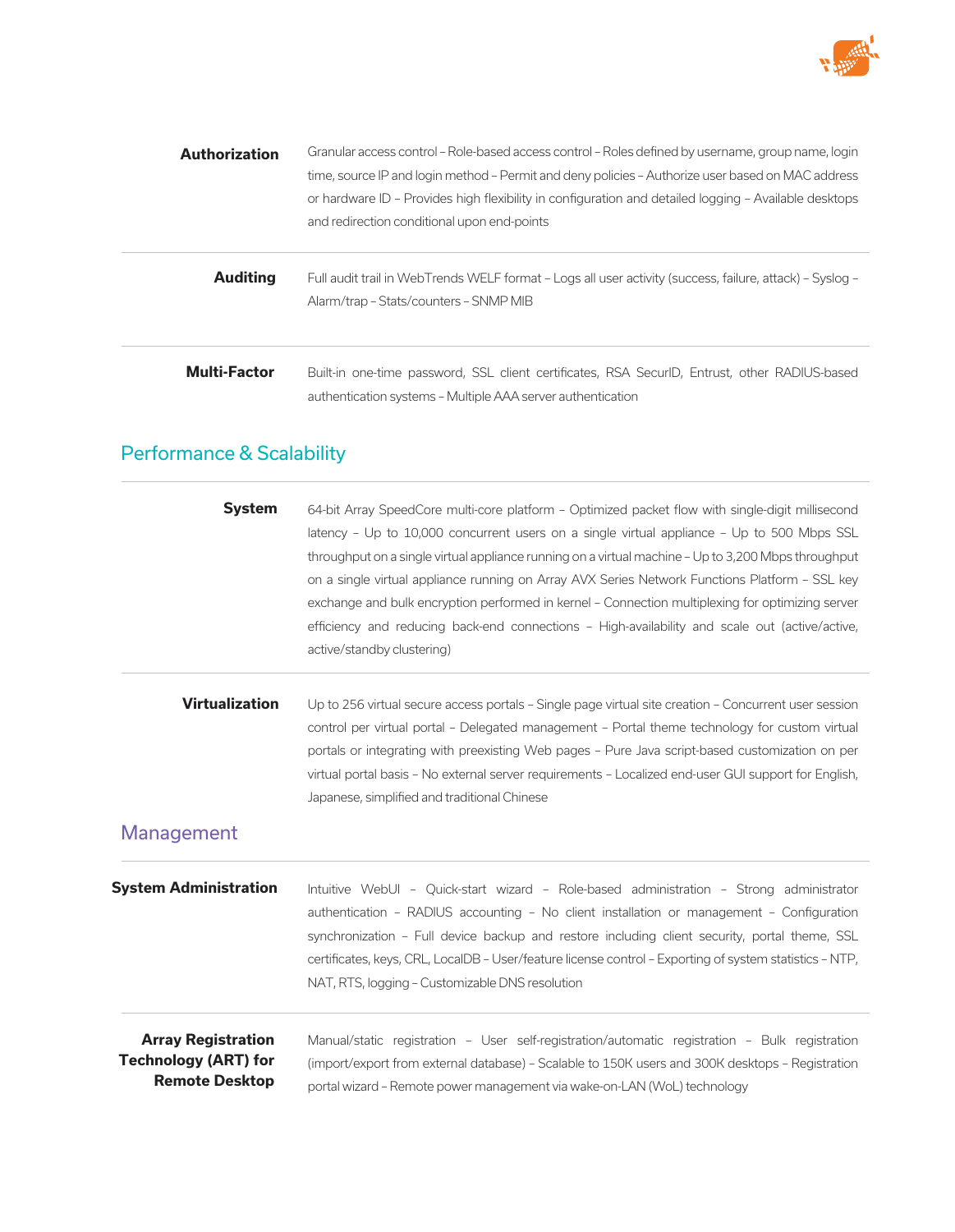

#### Warranty & Support

| System  | 90-day software                            |
|---------|--------------------------------------------|
| Support | Gold, silver and bronze-level support plan |

### Array Secure Access **Architecture**

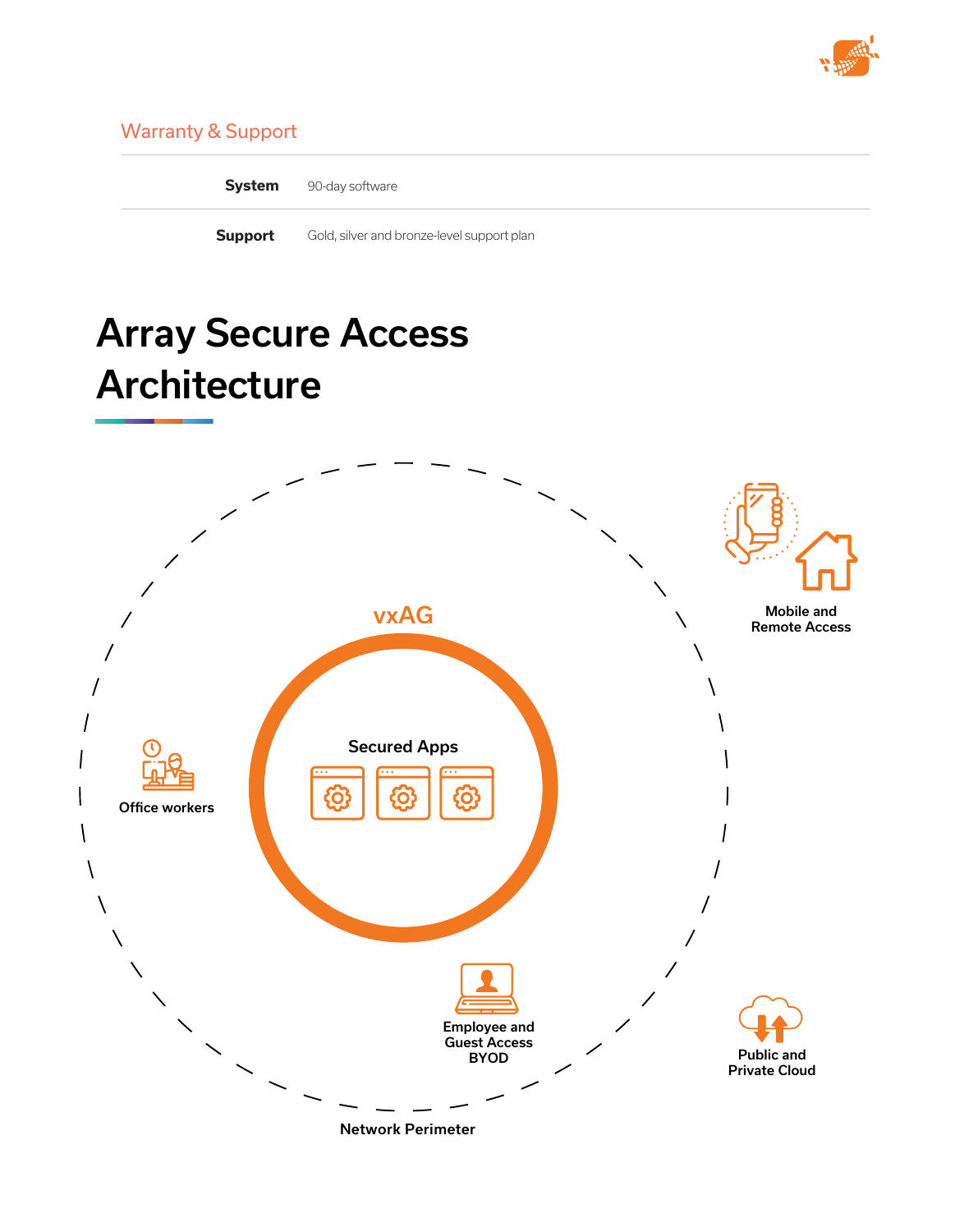

### Product Specifications

• Standard o Optional

|                                           | <b>AccessDirect</b>                    | <b>DesktopDirect</b>            |
|-------------------------------------------|----------------------------------------|---------------------------------|
|                                           | <b>SSL VPN</b><br><b>Remote Access</b> | Remote<br><b>Desktop Access</b> |
| 2048/4096-bit SSL Encryption              |                                        |                                 |
| <b>Layer-3 VPN Client</b>                 |                                        |                                 |
| <b>Web Applications</b>                   |                                        |                                 |
| <b>HTML5</b>                              |                                        |                                 |
| <b>Host Checking &amp; Cache Cleaning</b> |                                        |                                 |
| <b>SAML Single Sign-On (SSO)</b>          |                                        |                                 |
| <b>Client, App &amp; Device Security</b>  |                                        |                                 |
| <b>Secure Browser</b>                     |                                        |                                 |
| <b>Site2Site SSL VPN Tunneling</b>        |                                        |                                 |
| <b>Array Registration Technology</b>      |                                        |                                 |
| <b>Wake-on-LAN</b>                        |                                        |                                 |
| <b>Clustering</b>                         |                                        |                                 |
| WebUI                                     |                                        |                                 |
| <b>Virtual Portals*</b>                   | 5 included                             | 5 included                      |
| <b>Additional Virtual Portals</b>         | ∩                                      | ∩                               |
| <b>Array Business Continuity</b>          |                                        |                                 |

|         | With the exception of hardware SSL<br>acceleration, vxAG virtual secure access<br>gateways running on VMs support all AG<br>Series features. vxAG running on Array's<br><b>AVX Series Network Functions Platform</b><br>supports hardware SSL acceleration as well<br>as the full AG Series feature set and all<br>feature modules |
|---------|------------------------------------------------------------------------------------------------------------------------------------------------------------------------------------------------------------------------------------------------------------------------------------------------------------------------------------|
|         | <b>Supported Hypervisors (64-bit only)</b>                                                                                                                                                                                                                                                                                         |
|         | VMware ESXi 4.1 or Later<br>XenServer 5.6 or Later<br>OpenXen 4.0 or Later<br>KVM 1.1.1-1.8.1 or later<br><b>Array AVX Series</b>                                                                                                                                                                                                  |
|         | <b>Virtual Machine Requirements</b>                                                                                                                                                                                                                                                                                                |
| 2 vCPUs | Requires Minimum:<br>4GB RAM<br>40GB Disk<br>4 Virtual Network Adapters                                                                                                                                                                                                                                                            |
|         |                                                                                                                                                                                                                                                                                                                                    |
|         | <b>Supported Public Cloud Environments</b>                                                                                                                                                                                                                                                                                         |

#### **Free Trial**

Download a free 30-day vAPV trial today.